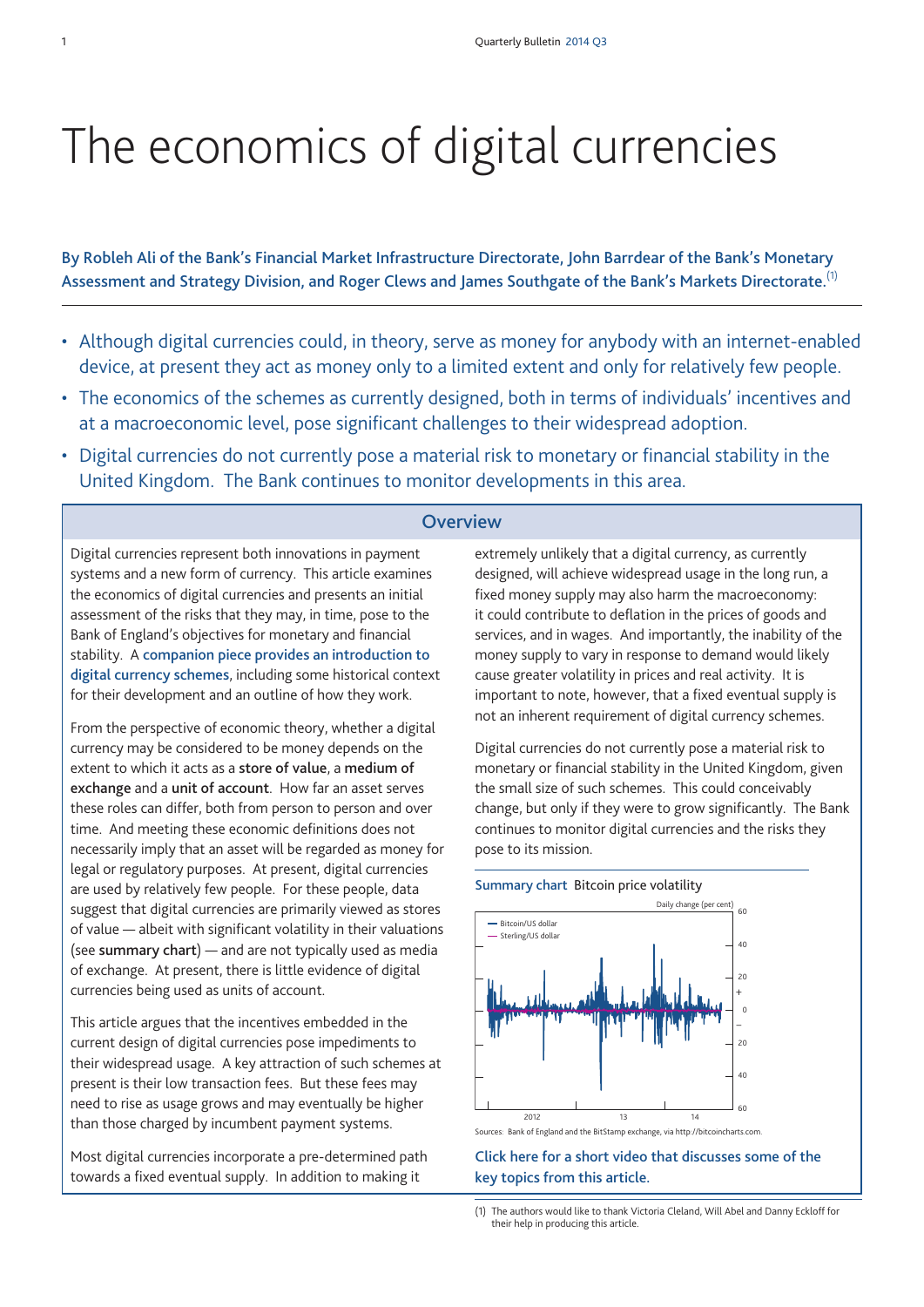This article explores the economics of digital currencies schemes that combine new payment systems with new currencies — and provides an initial view on the consequent implications for the Bank of England's objectives to maintain monetary and financial stability in the United Kingdom. Any potential risks to monetary or financial stability posed by digital currencies will depend on how widely they are used, both today and in the future. The article therefore begins by examining the extent to which digital currencies are currently used as a form of money. As part of evaluating the likely growth in digital currencies' usage over time, it next examines the sustainability of the low transaction fees offered by digital currencies at present.

In order to explore the macroeconomic implications of digital currencies, the article also considers a hypothetical — and extremely unlikely — scenario in which a digital currency with a fixed eventual money supply were to achieve dominant usage in an economy, supplanting the existing monetary system. The consequences of such an arrangement are examined, together with some possible responses. Finally, this article provides an initial view on current and possible future risks to monetary and financial stability that might be posed by digital currencies.(1) A short video explains some of the key topics covered in this article.(2)

# **Setting the context: the emergence of digital currencies**

## A companion piece to this article, '**[Innovations](http://www.bankofengland.co.uk/publications/Documents/quarterlybulletin/2014/qb14q301.pdf) in payment [technologies](http://www.bankofengland.co.uk/publications/Documents/quarterlybulletin/2014/qb14q301.pdf) and the emergence of digital currencies**',

provides an introduction to these schemes.(3) It details the historical development of modern monetary payment systems; how digital currencies differ from these; and potential benefits of the technology underlying digital currencies beyond use as a payment system. This section offers some context by giving a brief summary of the key points from the companion piece to this article.

#### **Evolution in payment systems and money**

Money is essential to a modern economy, since it is used in virtually all the transactions that underlie economic activity. But what is accepted in payment has changed over time, and so have the ways in which payments are made. The exchange of coins made of precious metals was one early method of making payments in a number of economies, including the United Kingdom. The use of precious metals as money was gradually superseded: first by receipts for gold lodged with goldsmiths, then by banknotes redeemable in precious metals, and nowadays by banknotes whose value depends not on gold but on the monetary policy of the issuing central bank. Most money now takes the form of bank deposits, originally recorded in physical ledgers but now entered electronically onto banks' books. Payments between customers of the same bank can be settled by entries in that bank's accounts. But

payments between customers of different banks are put into a central clearing system, with balances between banks settled by transferring claims on that central entity — a role typically played by the central bank of a given economy.

More recently, new schemes — 'cryptocurrencies' or 'digital currencies'(4) — have emerged that combine both new decentralised payment systems and new currencies. The first of these schemes, and still the most prominent at the time of writing, is Bitcoin. In some ways, digital currencies resemble and are intended to resemble — earlier forms of money and of payment systems. Their creation is not controlled by central banks and they allow payments to be made directly between payer and payee without the use of any intermediaries (such as commercial banks). They do not require users to disclose which holdings of digital currency they control, thereby approaching the anonymity of banknotes for electronic payments.

#### **The key innovation: the distributed ledger**

The key innovation in this regard is the introduction of a 'distributed ledger', which allows a digital currency to be used in a decentralised payment system. Any digital record of currency opens up the possibility that it may be copied and spent more than once. With conventional bank deposits, banks hold the digital record and are trusted to ensure its validity. With digital currencies, by contrast, the ledger containing the record of all transactions by all users is publicly available to all. Rather than requiring users to have trust in special institutions, reliance is placed on the network and the rules established to reliably change the ledger.

The way in which consensus is reached regarding additions to the ledger — that is, which transactions are accepted as valid is addressed in the companion article, but the basic process for cryptocurrencies is as follows. A user, wishing to make a payment, issues payment instructions which are disseminated across the network of other users. Standard cryptographic techniques make it possible for users to verify that the transaction is valid — that the would-be payer owns the currency in question. Special users in the network, known as 'miners', gather together blocks of transactions and compete to verify them. In return for this service, miners that successfully verify a block of transactions receive both an allocation of newly created currency and any transaction fees offered voluntarily by parties to the transactions under question.

When blocks of transactions are verified, they are added to the ledger (the 'block chain'). A key design goal of digital

<sup>(1)</sup> Other issues, such as those concerning consumer protection, taxation and money laundering, are beyond the scope of this article. Some publications from other institutions regarding some of these issues are cited at the end of the article.

<sup>(2)</sup> http://youtu.be/rGNNiTaC2xs. (3) See Ali *et al* (2014).

<sup>(4)</sup> The two concepts are not strictly identical. There currently exist some digital currencies that do not rely on cryptographic techniques to achieve consensus (such as Ripple), but all cryptocurrencies are digital currencies.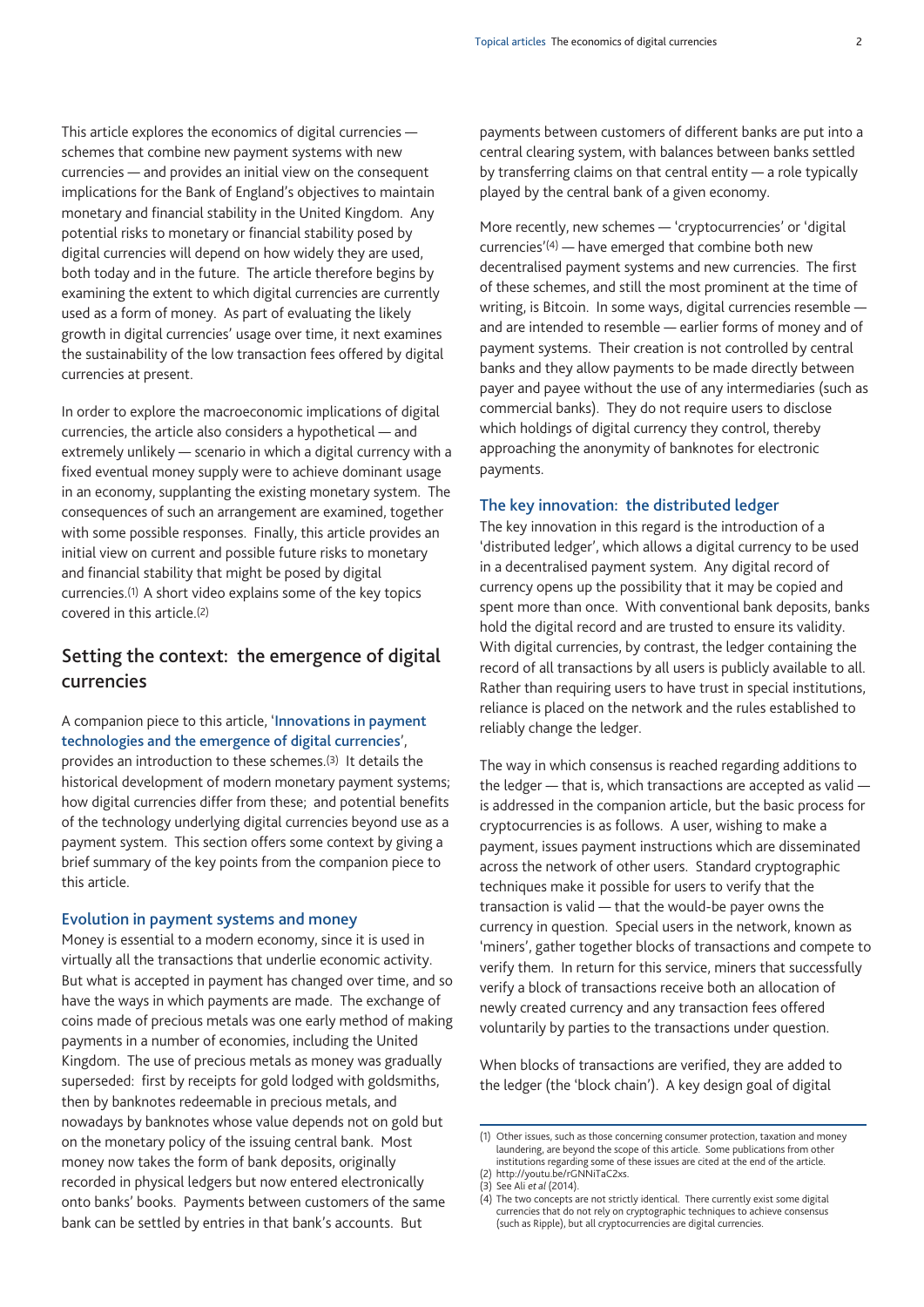currencies is to balance incentives carefully in order to make it more profitable to participate in the network honestly than to try to get fraudulent transactions accepted. To this end, a cost is imposed on making changes to the ledger: more concretely, miners must devote computing resources to mathematical puzzles that are hard to solve, but the answers to which are easy to check. Those contributing greater computing power will, on average (but not always), solve the puzzle first and reap the reward. So long as no one miner, or pool of miners, attains a sustained majority of computing power, those transactions that have been verified will continue to be accepted as valid.

# **Digital currencies as money**

This section examines the extent to which digital currencies may be thought of as money. It first describes a key distinction between fiat money and digital currencies in the manner of their creation. It then considers the main functions of money and provides some analysis of the extent to which digital currencies currently serve these functions.

## **Digital currencies versus fiat money: how are they created?**

As explained by McLeay, Radia and Thomas (2014), money in the modern economy may be thought of as a series of claims, or 'IOUs'. Deposits held at commercial banks are an IOU, being a liability for the bank and an asset for the account holder. Most money is held as bank deposits and the principal way that new money is created is through the creation of loans. Whenever a bank makes a loan, it simultaneously creates a matching deposit in the borrower's bank account, thereby creating new money.(1) Banknotes issued by a central bank are also a special form of non-convertible claim, of the physical bearer on the central bank — and are liabilities of the central bank and assets to the noteholder.

**In contrast to commonly used forms of money such as banknotes or bank deposits, digital currencies are not a claim on anybody. In this respect, they can therefore be thought of as a type of commodity. But unlike physical commodities such as gold, they are also intangible assets, or** *digital commodities*. Digital currencies have meaning only to the extent that participants *agree* that they have meaning. That agreement takes the form of a public ledger and a process for how changes to it are made, including the creation of new currency. Not being an IOU or liability of the central bank (or the state) does not prevent digital currencies from being used as money (see below), but it does mark an important difference between them and national currencies.

Most existing digital currencies incorporate strict rules that govern their creation, following a pre-determined path to a fixed eventual total supply.(2) For example, there are currently a little over 13 million bitcoins in circulation and that system's protocol dictates that there will be an eventual total of 21 million, which should be largely reached by around 2040.

Among most digital currencies, new currency is allocated to users that contribute computing resources to the verification of transactions on the network. In some ways — and to the extent that digital currencies serve as money — this allocation is similar to *seigniorage* (the creation of monetary value minus the cost of its creation).(3) But it differs from seigniorage in the classic sense as, rather than accruing to the government, it is an explicit payment of new currency to the private sector in return for the verification of earlier transactions.

## **The three functions of money**

Throughout history there have been many different manifestations of money, both physical and electronic. Economic theory identifies money through the role that it plays in society, and, in particular, the extent to which it serves the following purposes:

- **A store of value** with which to transfer 'purchasing power' (the ability to buy goods and services) from today to some future date.
- **A medium of exchange** with which to make payments.
- **A unit of account** with which to measure the value of any particular item that is for sale.

It is not always the case that a given asset serves, or categorically does not serve, these functions. Different assets may, at various times, play some or all of these roles. And they may offer them for some people, but not for others. For example, Radford (1945) documents that cigarettes served all three of these roles within prisoner of war camps during the Second World War. Furthermore, meeting these economic definitions does not necessarily imply that an asset will be regarded as money for legal or regulatory purposes.

The functions of money may be considered to operate in a hierarchy, as depicted in **Figure 1**. There are many assets that people view as stores of value — houses, for instance — that are not used as media of exchange. By comparison, an asset can only act as a medium of exchange if at least two people (as parties to a transaction) are prepared to treat it as a store

<sup>(1)</sup> McLeay, Radia and Thomas (2014) also explain that money creation is constrained by banks' own internal risk appetite, regulatory restrictions, the demand for credit by households and businesses, and — most importantly — the application of monetary policy by the central bank to adjust interest rates in order to achieve a specific inflation target.

<sup>(2)</sup> Some digital currencies are created entirely at their inception (such as Ripple), while a small number of existing cryptocurrency schemes, particularly among those making use of 'proof of stake' systems, may allow for permanent growth in the money supply.

<sup>(3)</sup> Note that for digital currencies the cost of having the new allocation accepted by the rest of the network (which is significant) is distinct from the cost of creation (which is approximately zero).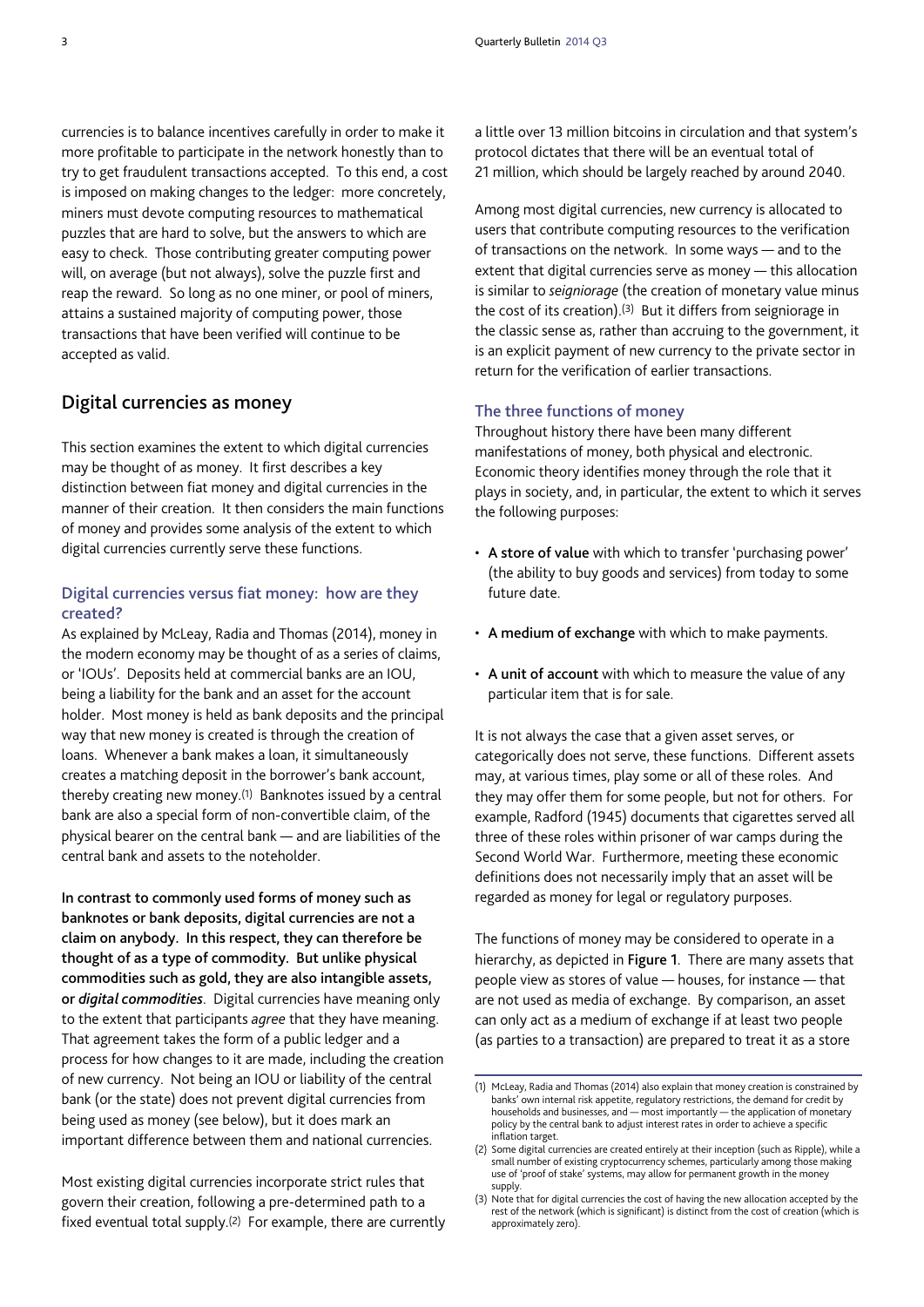

of value, at least temporarily. Finally, for an asset to be considered a unit of account, it must be able — in principle, at least — to be used as a medium of exchange across a variety of transactions between several people and as such represents a form of co-ordination across society. For this reason, some economists consider the operation as a unit of account to be the most important characteristic of money. Indeed, it is commonly argued that a defining feature of monetary policy lies in central banks' control of the unit of account (Woodford (2003)).

#### **Are digital currencies money?**

The extent to which an asset serves the various roles of money varies from person to person and over time. **In theory, digital currencies could serve as money for anybody with an internet-enabled computer or device. At present, however, digital currencies fulfil the roles of money only to** *some* **extent and only for a small number of people. They are likely at present to regularly serve all three purposes for perhaps only a few thousand people worldwide, and even then only in parallel with users' traditional currencies**. The remainder of this section first examines how widely digital currencies are used before assessing this usage against the three functions outlined above.

## How widely are digital currencies used?

It is difficult to estimate the number of people that own or use digital currencies. The largest and most widely used scheme is Bitcoin. As of 9 July 2014, there were almost 41 million addresses listed on the Bitcoin block chain, but only 1.6 million that contained a balance of more than 0.001 bitcoins (roughly £0.35). This figure will still overstate the number of users, however, as each user may possess any number of wallets and each wallet may hold any number of addresses.

Over the 30 days to 20 August 2014, almost 60% of Bitcoin trading with traditional currencies was against the Chinese renminbi, with 32% traded against the US dollar and 3%

against the euro. Only 1.2% of trading was against sterling.(1) If the number of Bitcoin users in each country is proportional to the trading of that country's currency with Bitcoin, then this would suggest an upper limit of about 20,000 people in the United Kingdom that have any significant holding of bitcoins. It is further estimated that across all UK users, as few as 300 transactions may occur per day. It is important to emphasise the uncertainty about these figures, however.(2)

## Assessing digital currencies against the three functions of money

An asset's worth as a **store of value** rests on people's beliefs regarding its future supply and demand. Although a constrained supply is largely assured with digital currencies, prospects for future demand are far less certain. Since digital currencies lack any intrinsic demand (for use in production or for consumption) and no central authority stands behind them, an opinion about their future demand should largely rest on (i) a belief about their future use as media of exchange and (ii) a belief that they will continue to remain in demand even further into the future.(3) A brief discussion of some other relevant considerations is provided in the box on page 5.

While the non-zero prices of digital currencies reveal that they do have value for non-trivial numbers of users, they appear to be poor *short-term* stores of value given the significant volatility in exchange rates with traditional currencies. **Chart 1** shows the daily change of the prices of bitcoins (in blue) and sterling (in magenta) — both expressed in terms of US dollars — since the start of 2012. The standard deviation of daily moves for bitcoin is roughly 17 times greater than that for sterling. The worth of bitcoin as a *medium* or *long-term* store of value, however, depends on the strength of demand over time, which will in turn depend on users' evolving beliefs about the ultimate success of the digital currency.

One measure of the extent to which a currency is being used as a **medium of exchange** is the number of retailers that are prepared to accept it in payment. At present, there are several thousand retailers worldwide (predominantly, but not exclusively, internet-based providers) that are willing to receive payment in bitcoins.

The willingness of a retailer to accept a digital currency does not by itself imply, however, that the facility is widely used. A more indicative measure of a digital currency's worth as a medium of exchange is the number of transactions carried out

<sup>(1)</sup> These figures derive from the most active exchanges listed on [http://bitcoincharts.com.](http://bitcoincharts.com) Note that there may be unlisted exchanges that compete with these.

<sup>(2)</sup> This calculation also assumes, for example, that transaction rates are similar between

<sup>&#</sup>x27;My Wallet' users and users in the United Kingdom in general. (3) A willingness to hold such an asset in period *T* requires a belief that it will be accepted by other people in period *T*+1, which in turn requires that in period *T*+1 it will be believed that the asset will be accepted by yet other people in period *T*+2, and so on.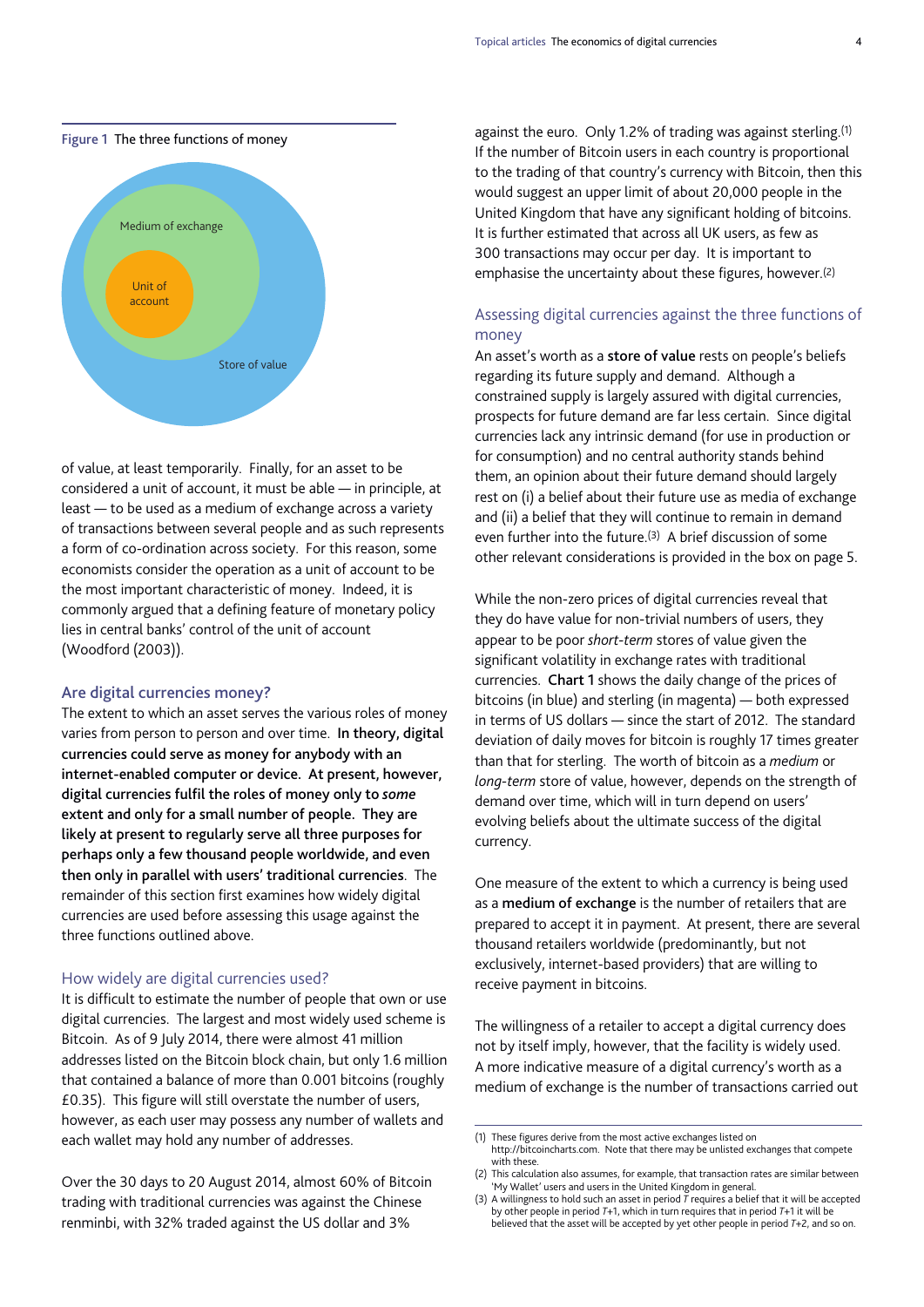# **Some factors influencing the prices of digital currencies**

The valuation of a digital currency that is, at least in principle, able to be used as a medium of exchange needs to take a wide variety of considerations into account. These include:

- The expected real return of holding the digital currency (that is, the nominal interest rate minus expected price inflation), relative to other options.
- Any risks associated with holding the digital currency relative to other currencies, including risks of theft or fraud, and price volatility.
- The relative benefits of using the digital currency as a medium of exchange when compared to traditional systems, including availability, transaction fees and degrees of anonymity.
- Any time constraints or costs associated with switching wealth between the digital currency and more traditional assets (including sterling).

**Chart 1** Bitcoin price volatility

- Any non-monetary concerns, such as an ideological preference for one particular currency.
- A view on how much other people value the currency (based on the above factors) and how this is expected to change in the future.

It is not generally possible to express all of these elements in a single mathematical model. When limiting attention to only the quantifiable factors, standard economic theory suggests that, under certain conditions,<sup>(1)</sup> the expected real rates of return on any two assets that might serve as money should be equal after adjusting for risk and the costs and benefits associated with using them for spending. For example, holding all else equal, a currency with lower transaction fees may be expected to offer a lower real rate of return (since holders are also compensated via the lower fees), while one with greater price volatility should offer a higher return (to compensate holders for the extra risk).

(1) For example, these conditions include a requirement that everybody have access to the same information, face the same costs in transferring their wealth between assets and are able to do so instantly.



by its users over a given period of time. While it is not possible to observe the transaction rate per user in any digital currency, there are some data for the transaction rate per *wallet* on the Bitcoin network. **Chart 2** presents this measure among users of 'My Wallet', a popular wallet-hosting service. Like other measures of transaction rates,(1) it rose in the first half of 2012 following the announced launch of Satoshi Dice (a popular bitcoin-based gambling website), but has since fallen to quite low levels.(2) So far in 2014, there have been, on average, fewer than 0.02 transactions per day for wallets held with 'My Wallet' (roughly one transaction per day for every 65 wallets). Most users appear to be simply holding their bitcoins rather than using them for day-to-day transactions.

#### **Chart 2** Daily Bitcoin transaction rate per wallet



(a) Refers to the announcement of Satoshi Dice, a popular bitcoin-based gambling website.

There is little evidence of any digital currency being used as a **unit of account**. Although a small number of transactions between individuals will occur in which the parties negotiate and agree a price in bitcoins, these are believed to be isolated and largely unconnected. Retailers that quote prices in bitcoins appear to usually update those prices at a high frequency so as to maintain a relatively stable price when expressed in traditional currencies such as US dollars or sterling. Indeed, start-up companies seeking to offer bitcoin

<sup>(1)</sup> A similar pattern emerges when looking at transaction rates per unique address used.

<sup>(2)</sup> Although eponymous, Satoshi Dice is not thought to be associated with Bitcoin

developer Satoshi Nakamoto.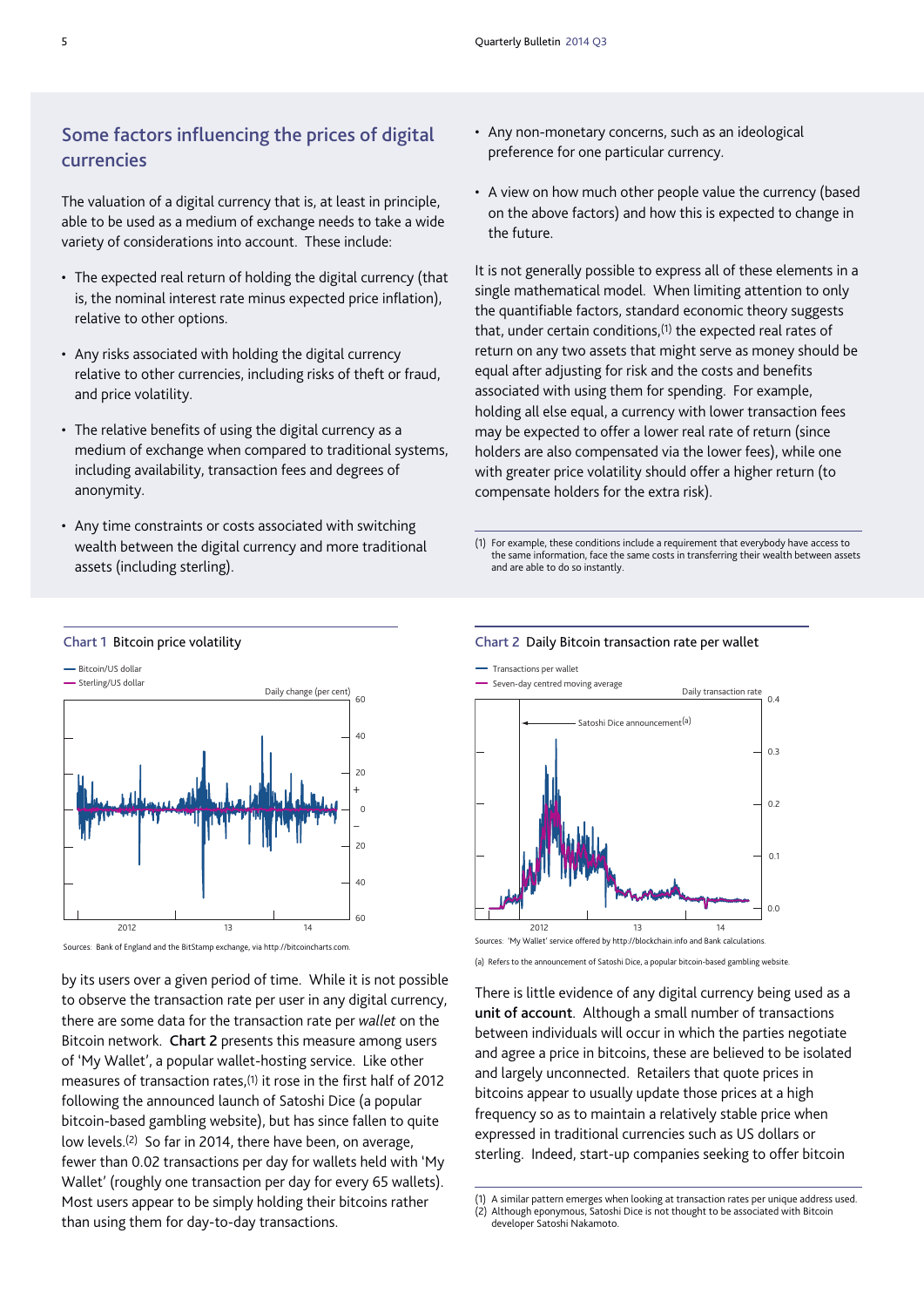payment facilities typically offer retailers the opportunity to price entirely in fiat currencies, using the digital currency only temporarily as a payment system. The Bank is not aware of any business that accepts bitcoins in payment that also maintains its accounts denominated in that digital currency.

# **The sustainability of digital currencies' low transaction fees**

This section moves beyond the question of whether digital currencies currently serve the roles of money to consider the extent to which they may come to act as money for an increasing number of people over time. The most relevant question in this regard is the extent to which people may come to use digital currencies as a means of payment.

A significant feature of digital currencies — and the primary driver of interest from retailers in accepting them in payment — is the promise of low transaction fees. At present, digital currency payments require transaction fees that are typically lower than those needed for retail electronic payments (such as paying by credit card) and international transfers using traditional currencies (and centralised payment systems).

#### **Why transaction fees are currently low**

Importantly, fees are low for digital currency payments despite the fact that, as currently designed, the marginal cost of verifying transactions by miners is generally *higher* than that for centralised payment systems. These higher marginal costs are due to increasing returns to scale in the operation of computer servers: it would generally be more cost efficient to process all transactions centrally. Moreover, while the marginal costs for traditional payment systems may be expected to remain broadly constant over time, those incurred by digital currency miners may be expected to rise as their usage increases and — in addition to that — to increase over time because of an incentive for overinvestment in new equipment. These drivers of marginal costs are explained in more detail in the box on page 7.

Low transaction fees for digital currency payments are largely driven by a subsidy that is paid to transaction verifiers (miners) in the form of new currency. The size of this subsidy depends not only on the current price of the digital currency, but also on miners' beliefs about the future price of the digital currency. Together with the greater competition between miners than exists within centralised payment systems, this extra revenue allows miners to accept transaction fees that are considerably below the expected marginal cost of successfully verifying a block of transactions.(1)

## **The sustainability of low transaction fees**

In the *near term*, the subsidies in the form of new currency that miners receive create an incentive for miners to promote the wider adoption of the digital currency they support, since anticipated increases in demand should help to drive up the expected value of their future revenue from new currency. A willingness to accept extremely low transaction fees today can then persist so long as miners' optimism about future increases in system usage remains.

The eventual supply of digital currencies is typically fixed, however, so that in the *long run* it will not be possible to sustain a subsidy to miners. Digital currencies with an ultimately fixed supply will then be forced to compete with other payment systems on the basis of costs. With their higher marginal costs, digital currencies will struggle to compete with centralised systems unless the number of miners falls, allowing the remaining miners to realise economies of scale. **A significant risk to digital currencies' sustained use as payment systems is therefore that they will not be able to compete on cost without degenerating in the limiting case — to a monopoly miner, thereby defeating their original design goals and exposing them to risk of system-wide fraud**.

# **The macroeconomic problems of a fixed money supply: a digital currency thought experiment**

Digital currencies do not currently serve a substantial role as money in society and, as shown in the previous section, face significant challenges to their widespread use over the long run. This means that it is very unlikely that a digital currency, as currently designed, would be used as the predominant form of money in any economy.(2) And as explained in this section, economic theory would suggest that social welfare would be lower in a hypothetical economy based on a current digital currency compared with a second hypothetical economy based on a fiat money system.

In most existing digital currency schemes, the future path of supply is pre-determined and governed by a protocol that ensures that the eventual total supply will be fixed. This has the effect of removing any discretion from the determination of the money supply. This would pose a number of problems for the macroeconomy: for example, it could contribute to deflation in the prices of goods and services (and wages). Importantly, the inability of the money supply to vary in response to demand would likely cause welfare-destroying volatility in prices and real activity.

<sup>(1)</sup> In particular, so long as miners expect the real marginal revenue from new currency to rise faster than their real marginal costs, there is no need for them to charge transaction fees (or, where fees are already being offered, to demand higher fees).

<sup>(2)</sup> Other current impediments to the widespread usage of digital currencies include: general unfamiliarity with the technology; the insufficient user-friendliness of applications associated with day-to-day use of the schemes; the increased need for personal security relative to deposits held with regulated institutions; and the volatility of digital currency exchange rates. Note that all of these issues are subject to ongoing investigation and development by the supporters of digital currencies.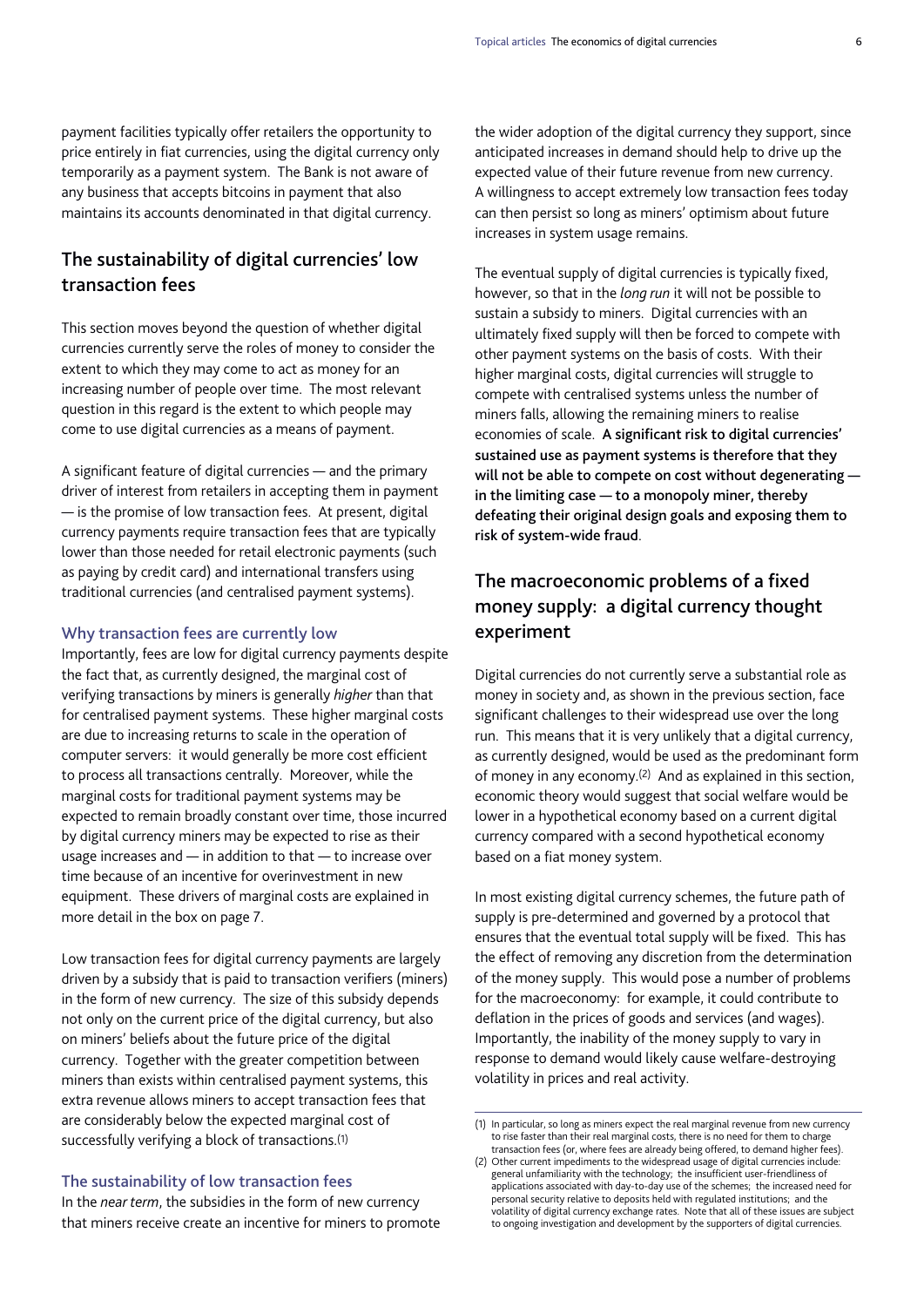## **The rising cost of mining**

This box outlines two reasons why the underlying marginal cost of verifying a block of transactions in a digital currency may be expected to increase over time. The first relates to increases in the usage of digital currencies as media of exchange, while the second is due to an incentive for miners to collectively overinvest in computer hardware.

Digital currencies are designed to maintain a roughly constant time between transaction blocks (ten minutes in the case of Bitcoin — see the companion article for more details). As usage of the scheme rises so that the transaction rate increases, the number of transactions per block — and, hence, the size of each block — must therefore also increase.(1) This imposes both a direct cost on miners by requiring that they use more bandwidth from their internet service providers, and an indirect cost by raising the probability that the block will be 'orphaned' — that is, replaced by another block that is successfully verified at a similar time and which eventually becomes universally accepted.(2)

Moreover, to the extent that miners' expected marginal revenue exceeds their expected marginal costs, miners' costs are likely to increase over time. This should occur even if no additional people start to mine and independently from any increase in the number of transactions per block. This is because distributed systems involve a negative externality that causes overinvestment in computer hardware. The negative externality emerges because the expected marginal revenue of *individual* miners is increasing in the amount of computing power they personally deploy, but the difficulty of the problem they must each solve (and hence their marginal cost) is increasing in the total amount of computing power *across the entire network*. Individual miners do not take into account the negative effect on other miners of their investment in computing resources. Economic theory would therefore suggest that in equilibrium, all miners inefficiently overinvest in hardware but receive the same revenue as they would have without the extra investment.

When the prices of goods and services are falling, households have an incentive to postpone or even abandon spending plans. Expected price deflation also raises the minimum return an entrepreneur must offer in order to raise funding for investment in physical capital. Economic theory therefore predicts both aggregate demand and potential output to fall and, if the deflation is indefinite, the unemployment rate to be permanently higher.

Although current digital currency schemes have largely fixed money supplies, there is no technical reason why they could not adopt 'smarter' rules that seek to provide ongoing subsidies to miners and remove the incentive to postpone or It is not possible to observe the average amount of computational power per miner in any given digital currency, but it is possible to calculate the computational power per *address* in the Bitcoin network. This is shown in **Chart A** as 'hashes checked per second', referring to the number of candidate solutions checked to the puzzles repeatedly posed to miners (see the companion article for more details). So long as the number of addresses per user and the share of users that act as miners are both roughly constant over time, then changes in this measure will capture changes in the average computational power deployed per miner. The average computational power per miner has indeed increased markedly, rising by a factor of more than 200 in the year to 9 July 2014.

**Chart A** Computational power per address in the Bitcoin network (log scale)(a)



Sources: [http://bitcoinrichlist.com,](http://bitcoinrichlist.com) <http://blockchain.info> and Bank calculations.

(a) Excludes addresses with balances of less than 0.001 bitcoins. Points are taken at intervals of 25,000 blocks. Hash rates are taken as averages over the week preceding each block.

(1) This is because each time a miner broadcasts their success at verifying a block they must include a copy of all of the transactions within that block so that other miners can confirm its validity.

(2) Since the time it takes for a message to be shared across a network is increasing in the size of that message, this means that blocks with many transactions in them are transmitted more slowly, leading to a greater chance that they will be orphaned.

abandon spending. The simplest example would be a rule in which the money supply were permitted to grow at a constant rate per year, similar to that advocated by Friedman (1959, 1969). Supply would no longer be fixed, but in principle there would still be no discretionary management of the currency.(1)

<sup>(1)</sup> In the 1970s and 1980s, official policymakers in a number of countries did attempt to 'tie their own hands' by adopting targets for the growth of money. But such rules are generally suboptimal from a welfare perspective. Indeed, they were typically abandoned following difficulties in defining and observing a stable measure of demand for money and a predictable relationship between the growth of money and inflation, ultimately in favour of 'constrained discretion' in the form of inflation targets.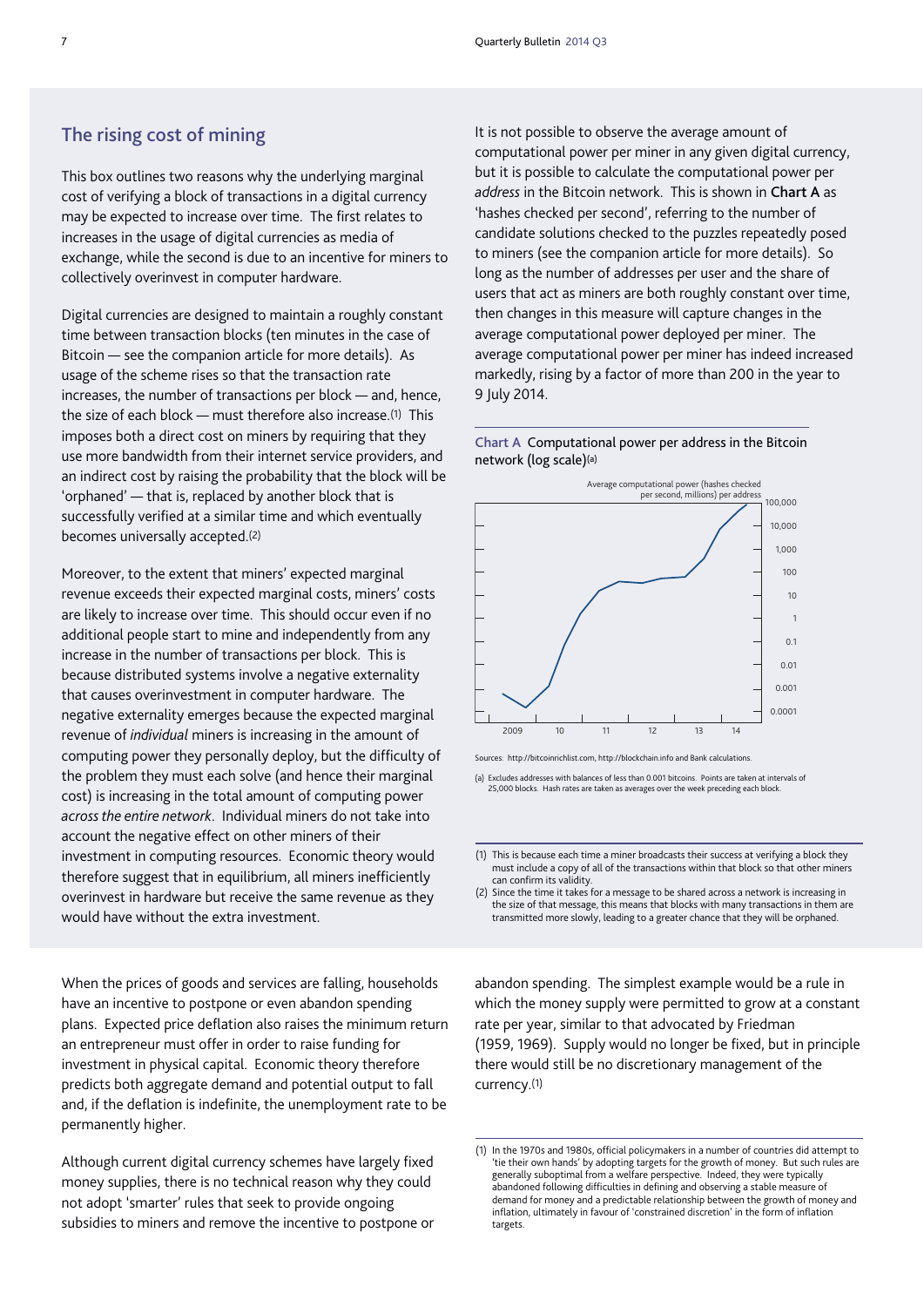A second problem derives from a pre-determined supply's inability to respond to variation in demand. Aggregate demand for money is volatile, for reasons that may be seasonal (such as Christmas shopping), cyclical (such as recessions) or structural (such as from technology improvements). If the money supply cannot respond to these variations, volatility in prices will ensue, causing welfare-destroying volatility in economic activity.

In order to address a need to respond to variation in demand, a more flexible rule would be required. For example, the growth rate of the currency supply could be adjusted to respond to transaction volumes in (close to) real time. Alternatively, a decentralised voting system could be developed. Finally, variant schemes could embrace existing monetary systems by seeking to match official broad money data or to target a fixed exchange rate, although this would require the abandonment of part of the schemes' original ideology.

## **Monetary and financial stability**

## **Current situation**

**At present, digital currencies do not pose a material risk to monetary or financial stability in the United Kingdom**. Although these schemes have experienced a number of brief and very rapid periods of growth, they nevertheless remain very small. It is estimated that there is less than £60 million worth of bitcoins circulating within the UK economy, which represents less than 0.1% of sterling notes and coin and only 0.003% of broad money balances.(1) It is estimated that as few as 20,000 people in the United Kingdom currently hold any bitcoins, and that as few as 300 transactions may be conducted by those people per day.

### **Potential future risks**

Nevertheless, it is possible to conceive of risks that may develop over time. This section provides an initial analysis of some monetary and financial stability risks that could emerge if digital currencies grew significantly and there were no mitigants implemented. Over time, although risks to financial stability are considered unlikely, they would, in general, be more likely to emerge (and sooner) than those to monetary stability. Risks to monetary stability could, in theory, emerge if a digital currency were to achieve widespread usage, but this is extremely unlikely over any foreseeable horizon under the design of current digital currencies.

#### Financial stability

The Bank's responsibility for financial stability is set out in the Financial Services Act 2012. The Act established an independent Financial Policy Committee (FPC), a new prudential regulator as a subsidiary of the Bank, and created new responsibilities for the supervision of financial market

infrastructure.(2) This responsibility for financial stability does not entail targeting the prices of different asset classes, but a price crash in assets to which households, companies or financial institutions had large enough exposures could lead to financial distress and an impairment to the provision of critical financial services.

The prices of digital currencies can be very volatile, as illustrated in **Chart 1** for Bitcoin, and a price crash is not inconceivable. The total value of all digital currencies is too small to pose a threat in this way at present, but further increases in their prices cannot be ruled out. If marked increases in prices were to occur, it is possible that the total valuation may become large enough such that a price crash might have implications for financial stability in this manner.

The impact of any price crash would also, at present, be limited to the direct holders of the alternative currencies. But these effects could be magnified under a number of potential scenarios, such as:

- If a holder of digital currencies had increased their exposure by first borrowing money from someone else. A price crash in this scenario would have the potential to impose losses not only on the direct holders of digital currencies but also on those who had lent to them.
- If a systemically important financial institution were to have a significant unhedged exposure to a digital currency.(3)
- If a digital currency were to become entwined with financial instruments such as derivatives contracts, creating a mechanism whereby both the direct users of a digital currency and other financial market participants could hold leveraged positions against the currency. This could result in the total market exposure to digital currencies far exceeding the market value of digital currencies so that a price crash would have a magnified impact on the economy, and on a wider part of the economy than just direct participants.

A number of risks to financial stability could also emerge if digital currencies grew to a point where they played a significant role as a payment system. One new risk, specific to digital currencies, would be the possibility of system-wide fraud. If a single miner, or coalition of miners, came to control

<sup>(1)</sup> Figures are for July 2014. Note that 'broad money' refers to M4, excluding intermediate other financial corporations.

<sup>(2)</sup> The FPC is a committee of the Bank responsible for the stability of the financial system as a whole, the Prudential Regulation Authority (PRA) for the supervision of banks, building societies, credit unions, insurers and major investment firms and the Financial Market Infrastructure Directorate of the Bank for the oversight and supervision of infrastructure, including systemically important payment systems. See Murphy and Senior (2013) for more detail.

<sup>(3)</sup> Exchange rate risk with digital currencies is difficult to hedge (Yermack (2013)), which suggests that additional loss-absorbing capital may be required in that scenario.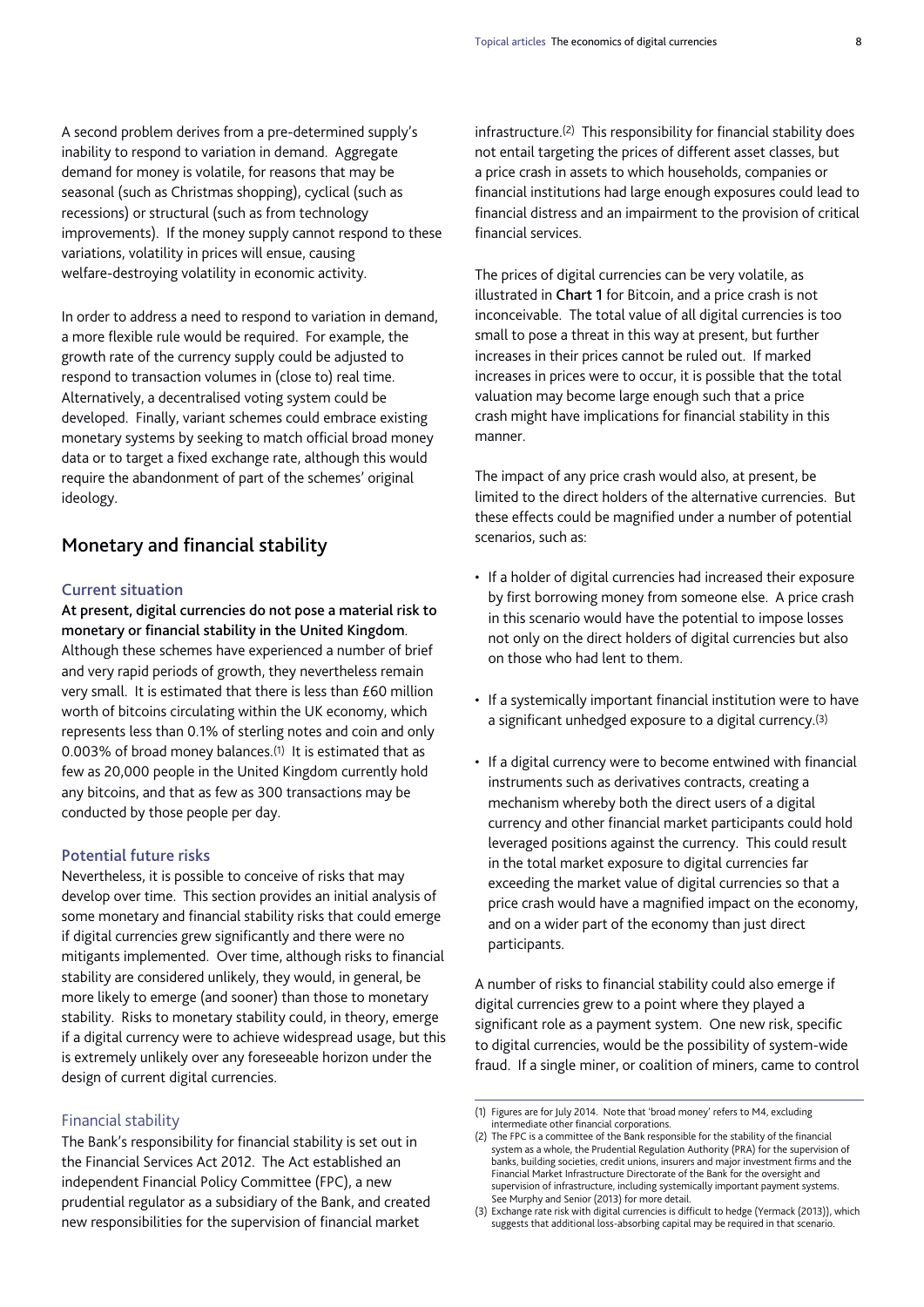a sustained majority of the computing power in a digital currency, that group would be able to control which payments were permitted or even to create fraudulent 'double spend' payments.(1) A related risk lies in the fact that the incentives implied by digital currencies are not yet fully understood. If a digital currency became systemically important before all incentives built into its design were completely mapped out, there would be a risk that a hitherto unrealised opportunity for disruption may be discovered and exploited.

Finally — and while not considered likely in the foreseeable future — financial stability could also be put at risk if fractional reserve banking were to emerge in an unregulated fashion above a digital currency, because of the need to protect against bank runs. Liquidity insurance would be another issue in this scenario, especially in the absence of any central bank able to create the base money for such a system in the event of a bank run. The box on page 10 considers this scenario in more detail.

#### Monetary stability

The greatest risk that could, in theory, be posed by digital currencies to monetary stability in the United Kingdom is an erosion of the ability of the Monetary Policy Committee (MPC) to influence aggregate demand as part of its remit to achieve 2% inflation in the consumer prices index.(2) The MPC traditionally influences aggregate demand by adjusting Bank Rate, the interest rate paid on commercial banks' reserves at the Bank of England, up and down. There are several ways in which monetary policy affects aggregate demand, but one key channel is via the transmission of changes in Bank Rate to the interest rates offered by commercial banks to savers and borrowers. The subsequent spending decisions of households and businesses then influence the aggregate amount of economic activity and inflationary pressure in the economy.

Both the extent and the distribution of usage of digital currencies are of relevance in evaluating any risk to monetary stability. If a relatively small share of payments in the United Kingdom were to be made via a digital currency such that many people conducted some transactions in that currency, but made the bulk of their purchases via traditional, sterling-based payment systems, then the MPC would retain its ability to influence the level of aggregate demand across all segments of the economy, and thus achieve its monetary stability objectives.

Alternatively, if digital currency payments were concentrated among a small number of people that sought to transact as far as possible in that currency, then that would amount to a fragmentation of the UK economy. Depending on the trade links between those people and the rest of the population, the Bank's ability to influence demand within that subset of people may potentially be reduced.(3)

The greatest hypothetical risk to monetary stability that might be posed by digital currencies is if the economy were to become, for example, 'Bitcoinised' — where everybody sought to conduct the totality of their day-to-day transactions entirely within the alternative currency and switch into sterling only when strictly necessary for interaction with the state (such as to pay taxes). This would represent a significant change. Since in this extreme scenario all payments would be conducted away from sterling as base money for essentially all of the economy, the Bank's ability to influence price-setting and real activity would be severely impaired. But such an outcome is extremely unlikely given the current impediments to the widespread adoption of current digital currency schemes imposed by their designs and is, in any event, implausible absent a severe collapse in confidence in the fiat currency. It is much more likely that, if further adopted, digital currencies will be used in a limited fashion alongside traditional currencies.

## **Other relevant issues**

This section has focused on potential impacts on the Bank's mission to maintain monetary and financial stability within the United Kingdom. Beyond the Bank's remit, however, there are other issues concerning consumer protection, taxation, money laundering and the possible use of new payment systems and alternative currencies in financing terrorism or other crime. **No comment is made on these other issues here**. Interested readers may wish to consult publications from other authorities, such as:

- HMRC guidance on the tax treatment of digital currencies (HMRC (2014)).
- An opinion issued by the European Banking Authority (EBA (2014)), which discusses a range of possible risks related to digital currencies.
- A report by the Financial Action Task Force (FATF (2014)) on risks related to money laundering and terrorist financing.
- A speech by the Chancellor of the Exchequer (Osborne (2014)) that announced a programme of work by the UK Government to explore 'the potential of virtual currencies and digital money'.

<sup>(1)</sup> Indeed, temporary control of a majority of computing power has already occurred on a number of occasions within the Bitcoin network, although the Bank is not aware of any evidence that it was achieved with malicious intent.

<sup>(2)</sup> There are, of course, other potential risks to price stability. For example, if a systemically important payment system, no matter what form of money it transmitted, were to experience a severe outage, then that would represent a shock to which the MPC would need to respond.

<sup>(3)</sup> An important question in this latter case would be whether the digital currency was still used as a unit of account. Some economists argue that so long as a central bank retains control of the supply of the unit of account, it does not matter the extent to which it is actually used as a medium of exchange or a store of value (Woodford (2003)).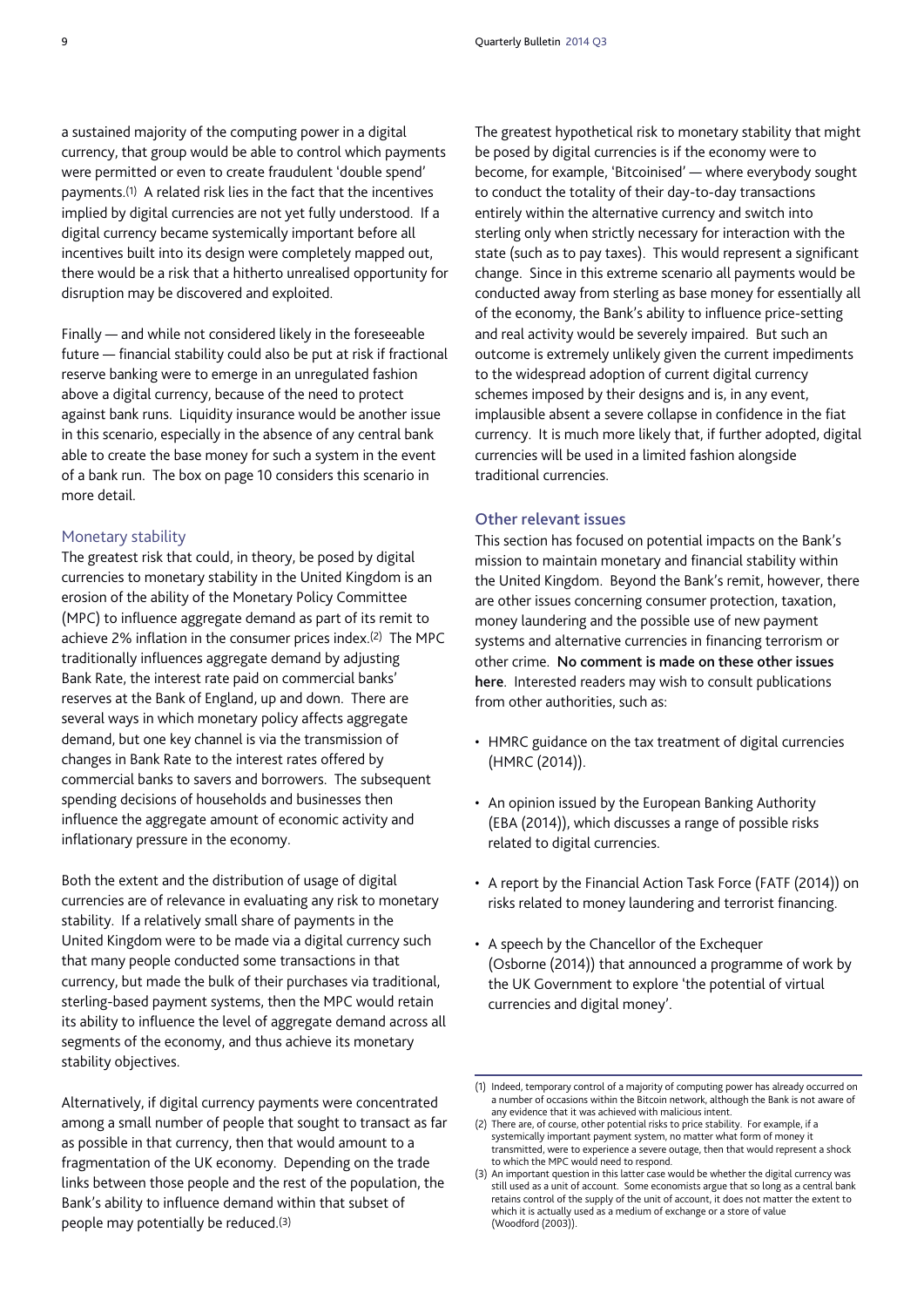# **Could a banking system based on a digital currency emerge?**

There are significant barriers to any digital currency, as currently designed, becoming the dominant form of money in an economy. This also presents significant challenges to the emergence of a banking system denominated in a digital currency.

Nevertheless, it is at least conceivable that a financial institution could issue IOUs to the public that were denominated in a digital currency. If an institution issuing such claims were to back them one-for-one with actual digital currencies, it would amount to a form of 'narrow banking' the general public's holdings of assets denominated in the digital currency would not have changed.

In such a setting, and if the digital currency were somehow to achieve widespread usage, then if demand for that digital currency were to grow while its supply remained fixed, an incentive would exist for financial institutions to create extra instruments (for example, by extending loans) that were not fully backed. This would create a form of fractional reserve banking, with the digital currency playing the role of base money and the total claims on issuers the role of broad money. An important question that would then emerge is whether banks could be constrained in their creation of broad money without regulatory oversight or central bank involvement in the management of the underlying base currency.

In this vein, there are some parallels with historical episodes of free banking, in which relatively unregulated banks were able to issue their own banknotes as a form of private money. The record shows that while some free banks did act with restraint, there is a risk of uncontrolled inflation (that is, a fall in the purchasing power of the banknotes) if private issuers overuse their ability to create currency at a very low marginal cost.

Modern-day advocates of a return to free banking, like promoters of digital currencies, have been motivated in part by their disapproval of monetary management as practised by central banks. Advocates suggest that free banks should be obliged to redeem their notes at par against official currency. Any overissuance would, it is said, simply flow back to them.(1) If free banks' notes were not convertible into an official currency, banks would compete to produce the most 'useful' notes — ones that maintained their purchasing power.<sup>(2)</sup> By contrast, the safeguard offered by digital currency schemes amounts to an undertaking to issue and to recognise new currency only as indicated by an algorithm, which can be amended only with the assent of a majority of computing power on the relevant network.

The historical record shows that overissuance could occur under free banking, sometimes on a massive scale, but this was not always the case. Sometimes free banks exchanged notes with each other at par through a clearing house, as in Scotland before 1845 or in New England through the Suffolk Bank before the US Civil War. Membership of a clearing house was a valuable sign of a bank's soundness, and enabled the clearing house to exert some restraining influence over members' activities.

Although holders of free banks' notes elsewhere in the United States could, in principle, demand that they be redeemed at par, this did not always prevent overissuance. Professional 'money brokers' emerged, whose function was to take bundles of notes to the home offices of the issuing banks for redemption in specie (gold or silver). 'Wild cat banks', however, were set up in 'wild cat country' — areas that were difficult to access — in order to thwart the brokers' efforts. In other cases bank promoters were simply overoptimistic about their prospects. And convertibility was sometimes suspended.

The result was that free banks' notes by no means always traded at par. Indeed, money brokers published news sheets giving the market rate of various banks' notes in relation to specie, based partly on distance from the issuing bank but also on the probability of redemption. Many free banks were also short-lived and some holders of their notes suffered significant losses.

Historically, individual free banks faced a trade-off between overissuance for a quick gain and the benefit of low-cost funding over the long term. Promoters of existing digital currencies have no discretion to 'over issue' (relative to their algorithms). The analogy with free banking might, therefore, become more relevant if digital currencies were in future to adopt more flexible money supply rules.

(1) See, for example, Chapter 2 of Dowd (1993). (2) See Chapters 8 and 11 of Hayek (1976).